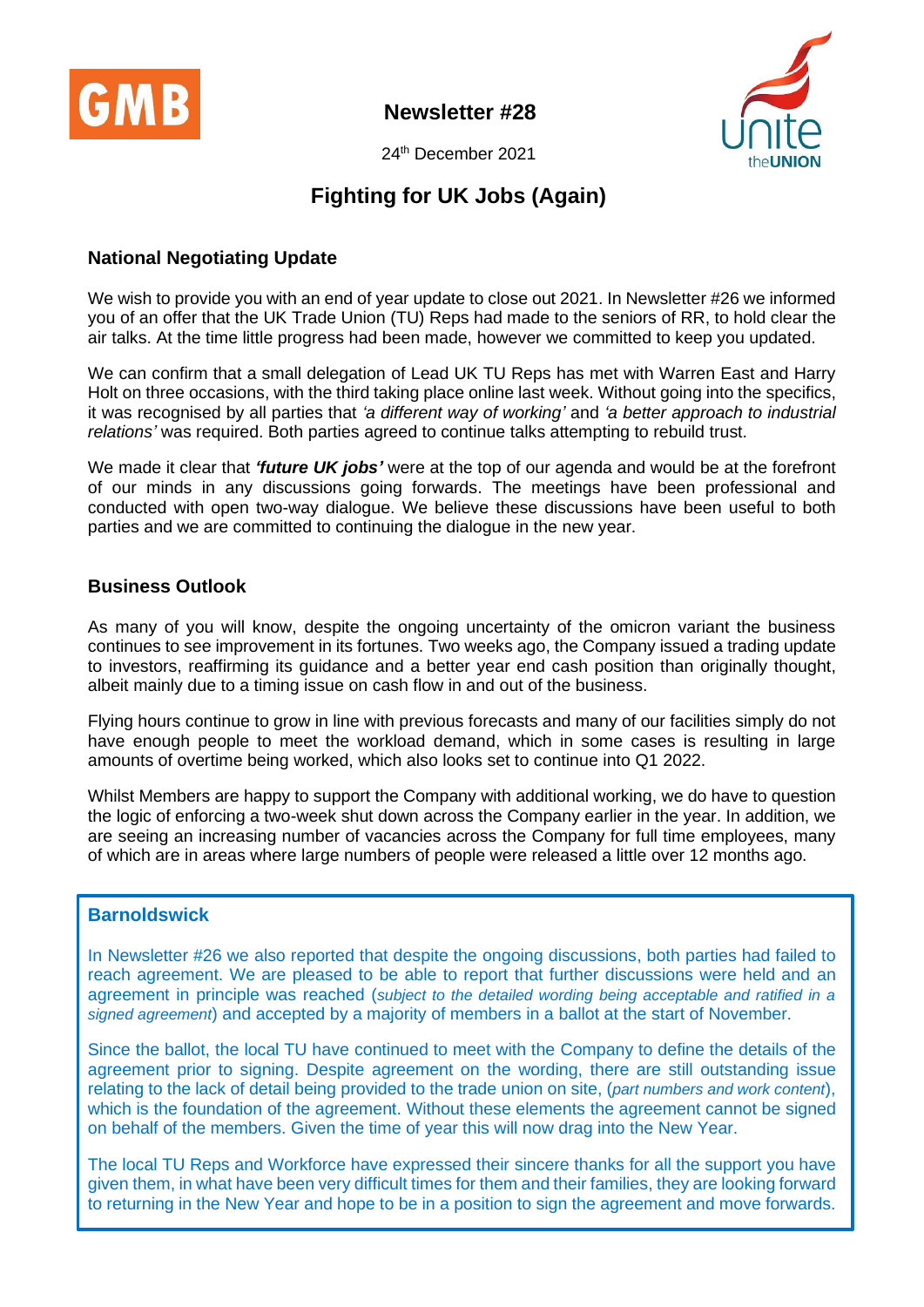### **Inchinnan**

Despite the more positive news emerging from Barnoldswick there is still a great deal of uncertainty for our colleagues north of the Border in Inchinnan. Concerns about the large empty space in half the factory that was vacated when the Company closed the MRO facility there last year continue to remain.

On top of that the Company have still not formally announced what is happening to the Shafts line, *Is the work still returning to Derby?* if so, *what replacement work is going to the Inchinnan facility to fill the gap?*

It should be remembered that the Members in Inchinnan made significant changes to T's & C's, which the company insisted upon as part of the investment to in load the Shafts work, this included working an extra hour per week. The TU locally have made several attempts to ascertain what is going to happen when the Shafts work is removed, but so far have not been given the information or assurances they require.

## **Ansty**

It also seems that there is little to cheer about this festive season for our colleagues at the Ansty facility, who have constantly been met with resistance whilst trying to engage on the subject of new work coming to the site despite the agreed wording within their MOU (which we have previously reported upon). All this whilst remembering losing 65 Jobs late last year due to T700 MRO work being shipped overseas.

To add to the insult the Membership has faced increasing pressure to work overtime and accept the reintroduction of Contractors. The workforce has been very clear with the Local TU Reps, they are not just interested in the short term and require meaningful dialogue over the long-term future of the Site.

#### **Heathrow**

We also reported in Newsletter #26 that the Company were in the final stages of offloading the work at Heathrow and TUPE transferring more of our colleagues to a 3rd party, this activity has now sadly concluded resulting in our Members being transferred to the Hong Kong Aircraft Engineering Company (HAECO).

We would like to acknowledge the support and commitment to the job from the On-Wing Services Team, who despite all the uncertainty, have continued to work extremely hard in challenging circumstances to keep the fleet flying.

Their commitment and dedication is even more commendable when we learnt that after the TUPE process had started and after the first 4 or 5 weeks of consultation that RR left the table leaving the TU Reps and HAECO to sort out the detail which on the face of it might seem okay. However, when it came to certain elements which had already been agreed (e.g. all TOIL in employee accounts to be paid out by RR and information for individuals with lease cars) RR made no input leaving matters to the TU Reps and HAECO to resolve.

The Company also failed to pay the workers correctly for their last RR pay and switched off all access to the Mechanics RR laptops without any warning, which in turn has effected tasks they needed to carry out for HAECO on behalf of RR, this led to tasks being cancelled as they did not have access to worksheets, etc. Not exactly a fitting end for years of loyal service.